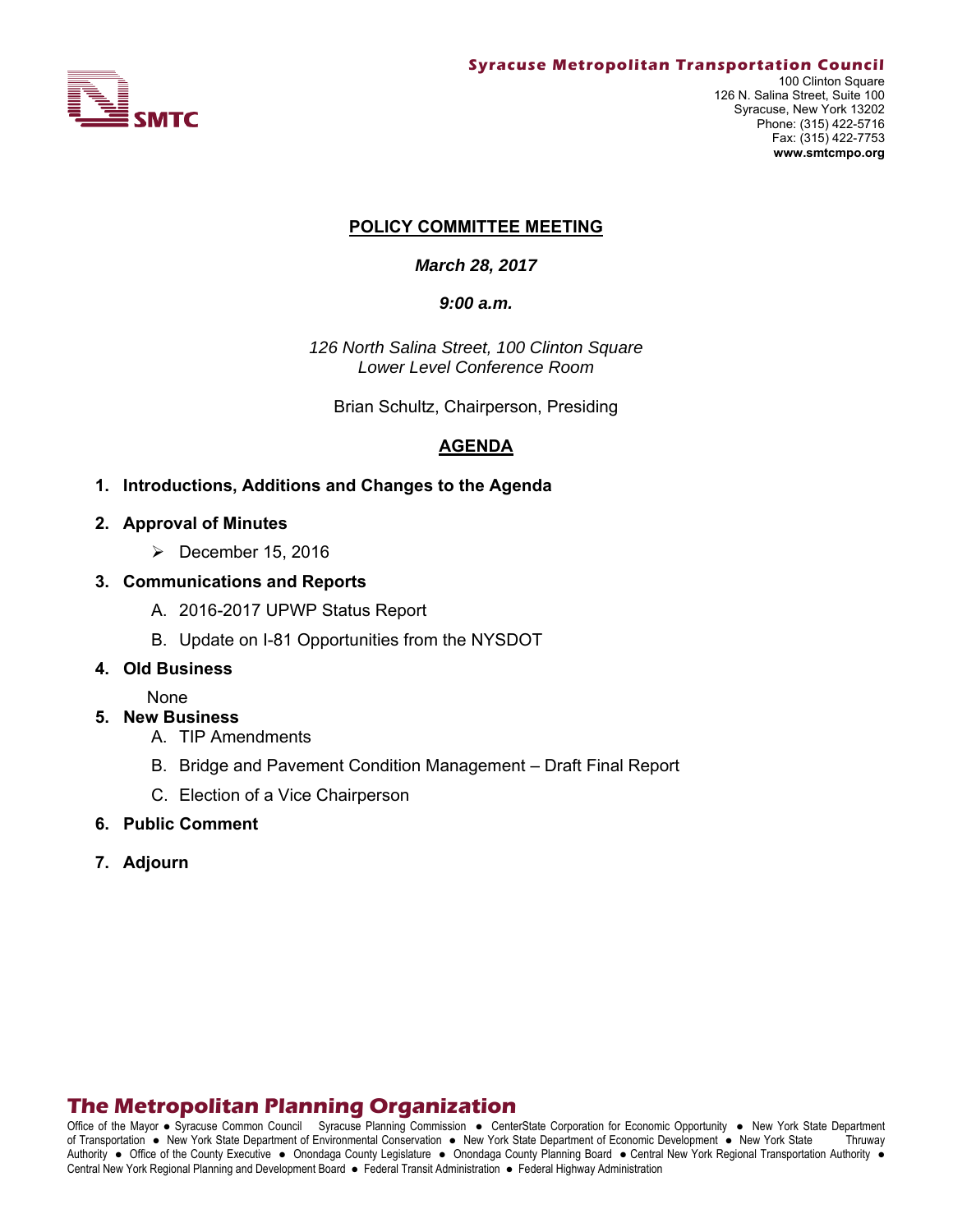# **SYRACUSE METROPOLITAN TRANSPORTATION COUNCIL**

## **MINUTES of the MARCH 28, 2017 POLICY COMMITTEE MEETING**

#### **Voting Members Construction Construction Construction**

Andrew Maxwell **Andrew Maxwell** City of Syracuse Chris Rauber **Chris Rauber** Chris Rauber **Chris Rauber** Chris Rauber **Chris Rauber** Chris Rauber Chris Rauber Chris Rauber Chris Rauber Chris Rauber Chris Rauber Chris Rauber Chris Rauber Chris Rauber Chris Rauber Chris Ra

Brian Schultz, Chair **CNY Regional Transportation Authority** Jason Chiesa **Empire State Development** Don Jordan **Don Jordan County Planning Board** Heather Lamendola **City Planning Commission** Van Robinson **Van Robinson** City of Syracuse Common Council David Smith NYS Department of Transportation Sue Stanczyk Onondaga County Legislature

#### **Also Attending**

Mark Frechette, NYSDOT; and Rick Lee, CNYRTA

## **SMTC Staff**

James D'Agostino, Mario Colone, Jason Deshaies, Andrew Frasier, Elizabeth Hassett, Kevin Kosakowski, Aaron McKeon, and Patricia Wortley

#### **BUSINESS MEETING**

#### **1. CALL TO ORDER**

Chairperson Schultz called the meeting to order at 9:04 a.m. in the Lower Level Conference Room of the Syracuse Metropolitan Transportation Council. Following introductions, the meeting proceeded.

## **2. APPROVAL OF MINUTES**

The Chairperson inquired if there were any changes to the December 15, 2016 minutes. One correction, Item F should state election of a chairperson.

Mr. Maxwell moved and Mr. Smith seconded approval of the minutes with the correction. Motion carried.

#### **3. COMMUNICATIONS AND REPORTS A. UPWP STATUS REPORT**

Mr. D'Agostino highlighted the following items: Relative to Public Participation, the Winter edition of newsletter was mailed out and staff is working on updating our web site. Federal Legislation, FAST Act policies, are on hold with new administration. Regarding GIS, staff presented our Functional Classification process at the Highway Data Workshop. WE competed online GIS mapping for stormwater features for CNY RPDB. Under Bike/ Ped, we are assisting again with mapping for Cycle in the City. Bridge and Pavement is on today's agenda. We are developing PSAs under Bicycle and Pedestrian Safety Outreach. Spectrum (TWC) will be helping with broadcasting. The cost is under \$5,000. Relative to the Work Link study, the project is coming along well. SMART 1 stakeholder meetings were held in February. The final public meeting will be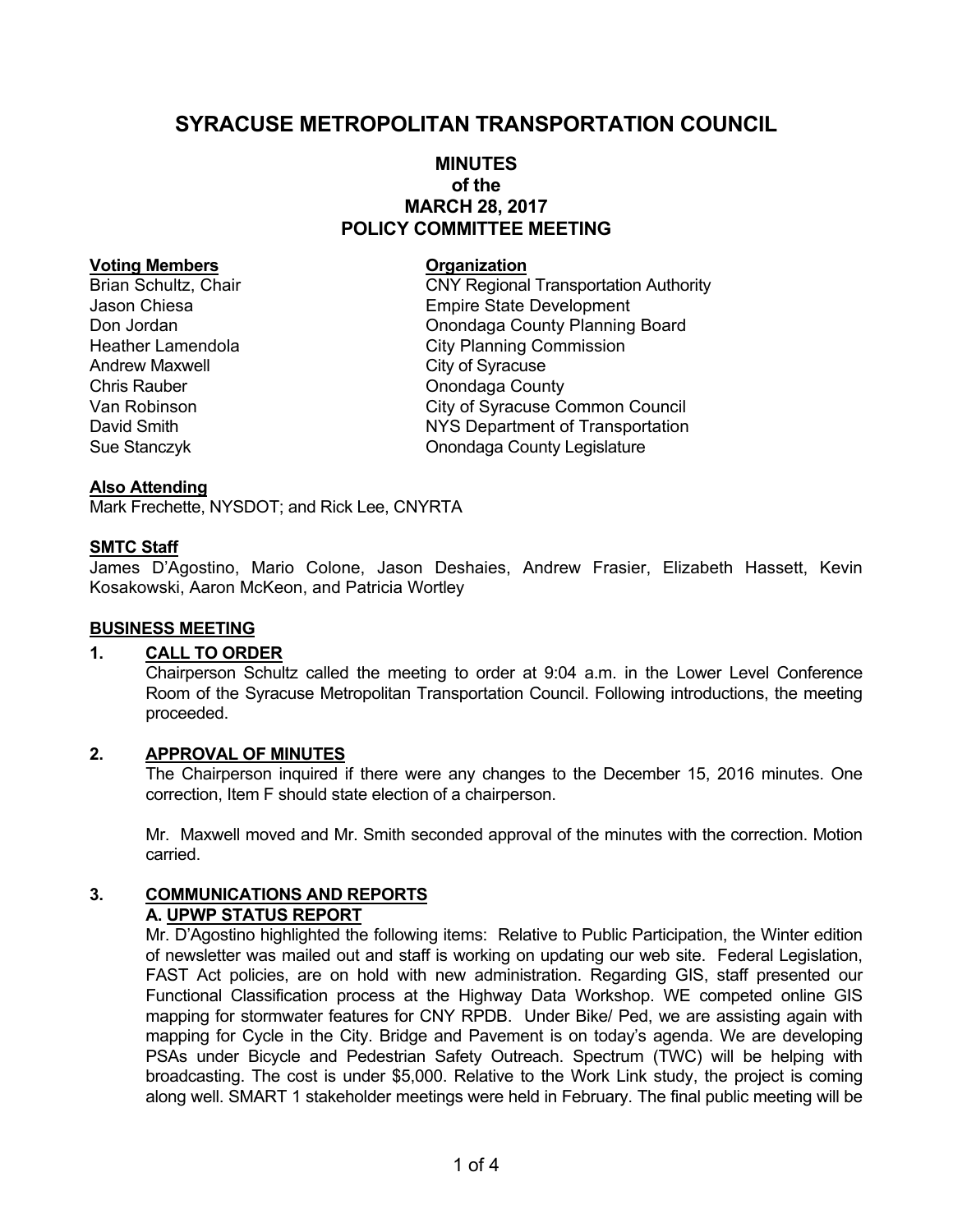held in the fall. It is looking like BRT will be recommended for both corridors. We are working on three Centro Surveys. We will be riding buses to survey riders. We are hiring two interns for the summer to ride the buses to conduct the surveys. We also sent a 10,000 piece mailing to nonriders. We have received a few hundred replies. Our goal is to figure out how to get those not using the services to use the services. We held an Erie Blvd public meeting. We had a small turnout, but a good meeting. The project is developing short term recommendations. The DeWitt and Camillus studies are coming along well and will be completed this program year. The Fayetteville project was on a temporary hold. We are working on the Traffic Count project for the City and County. The City process is developed and counts will begin once the weather improves. The Jamesville work will be presented at our next meeting. Route 57 build out analyses is progressing. The Skaneateles project is also progressing. There are several TIP Amendments on today's agenda.

# **B. UPDATE ON I-81 OPPORTUNITES FROM THE NYSDOT**

Mr. D'Agostino stated that at every meeting we have the NYSDOT provide an update on their I-81 efforts. Mr. Frechette stated that the NYSDOT was completing their neighborhood meetings when this committee met in December. Held meetings locally and in the suburbs. At that point in time the Department was recommending three alternatives: No Build, Viaduct, and Community Grid. They were trying to discard the three new tunnel studies. The meetings with the public were very educational. People talked about their concerns and those concerns are being taken into consideration: the removal of the missing links. Ramps were included in everyone of the alternatives considered. People said Bear Street serves the community and the impacts were too severe. People also concerned with freight traffic. A lot of information came out on travel times. Little difference between Community Grid and Viaduct. They provided real estate information.

The CNY elected officials wanted the Department to restudy underground solutions. They went to the Governor. He announced a new independent study for the underground options. They hired WSP|PB for an independent study. They have developed a new northside committee, a group of 6-10 individuals to look at the northside. Looking to understand the concerns and work through the issues. Presentation on April 6 on the southside. Doing a number of one-on-one type meetings with different groups. Looking at opportunities to expand the current park and ride system. Meeting with the Centro, City and OGS on parking impacts for those that park under the viaduct. They have looked at Wilson Park. The County, City, State, and DEC are getting together on stormwater mitigation. One-on-one meetings will continue.

The DEIS has been tabled until the independent study is done. Trying to have independent study done by the end of the summer.

Mr. Robinson stated that there has been a lot of opposition from the suburban neighbors about truck traffic and if there is a weight limitation on state highways. Mr. Frechette stated there is a weight limit. At times special permits are needed to use the roadways. He stated that traditional trucks do not exceed the limit. Mr. D'Agostino stated that all public roadways are open to trucks unless it is a safety issue. Mr. Robinson stated that they are subject to scrutiny if they exceed the weight limit. Mr. Frechette stated weight or size limitations. Mr. Robinson inquired if there has been studies to see if there are trucks that exceed the limits. Mr. Frechette stated that the Department works with the State Police to inspect trucks. Mr. Robinson stated he was inquiring about trucks that leave the Interstate and travel roadways in Skaneateles and Spafford. Mr. Smith stated that the inspections are moved around accordingly to inspect vehicles. He stated the fine is scaled depending on the violation. Mr. Frechette stated the DOT needs to do a better job to show where the trucks are going.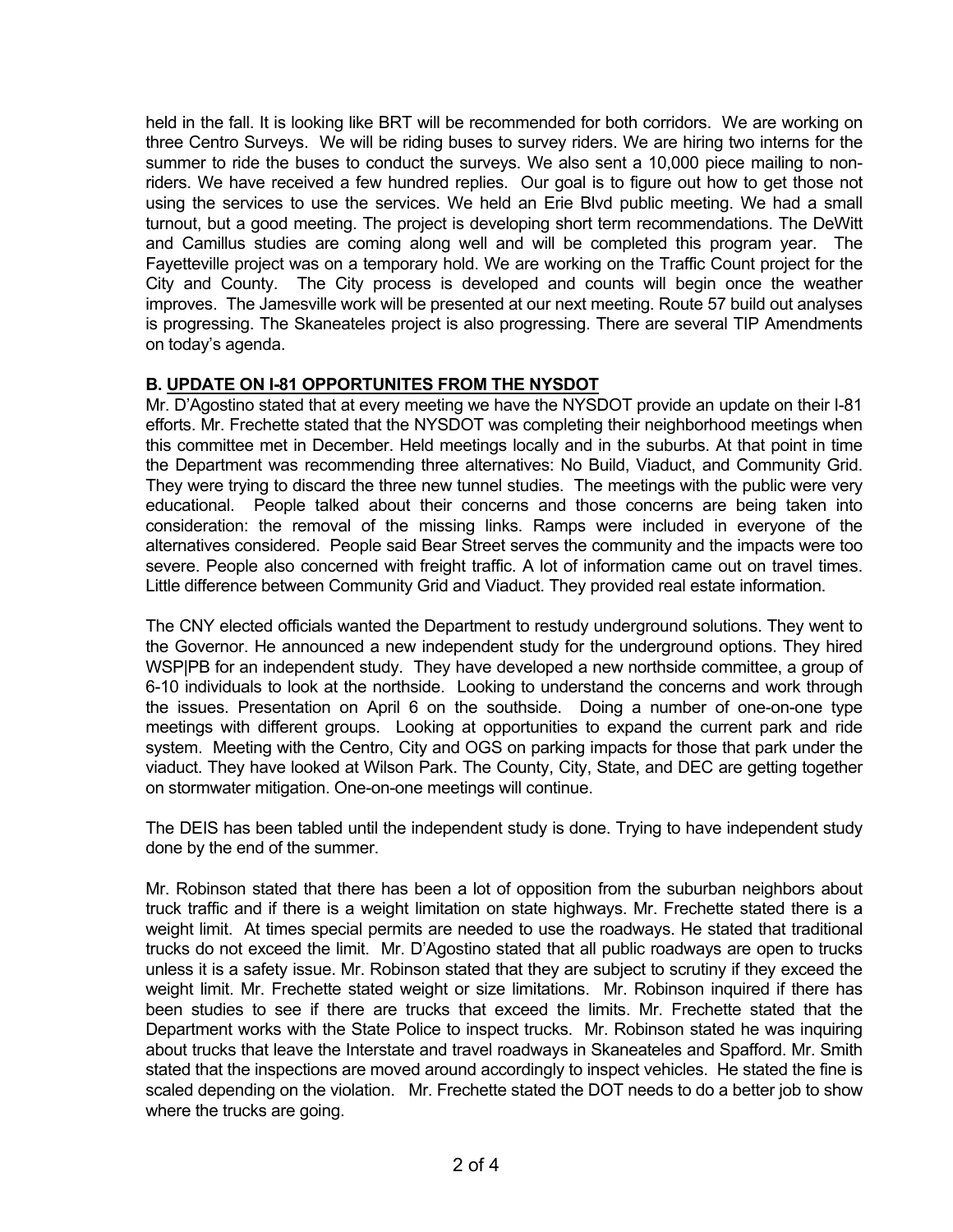Mr. D'Agostino stated that as a community if we find excessive fault with every option put forward the likely outcome will be spending the equivalent amount of money on what is currently there. This is the worst possible outcome of this. Mr. Frechette agreed. Stating that the build solutions are all much better than the No Build solutions. Mr. Jordan stated that Mr. Frechette presented at the Planning Federation earlier in the month. He thanked him for the well attended session.

## **4. OLD BUSINESS**

None.

## **5. NEW BUSINESS**

## **A. TIP AMENDMENTS**

Mr. D'Agostino stated that following amendments are needed to the 2017-2021 TIP and Statewide TIP:

Deletion of project

PIN 393276 (Grade Crossing Improvement Program, FGLK, Auburn SEC Solvay, Onondaga County). Total cost \$292,000. Sponsor: New York State Department of Transportation (NYSDOT). Sponsor requests removal of project as work will be funded with non-federal funds and completed under an Onondaga County project.

Addition of projects

As part of Gov. Cuomo's Pedestrian Safety Action Plan announced in June 2016, the following 2 projects will be added to the TIP and STIP.

PIN 30PS01 (Pedestrian Safety Action Plan, Phase 1, Contract 1). Total cost \$1,876,000. Sponsor: NYSDOT. Project utilizing 100% HSIP funds in FFY 16/17 for improvements to pedestrian facilities at uncontrolled crosswalks and signalized intersections at several locations in the SMTC area. Mr. D'Agostino stated that an additional handout was provided today relative to this.

PIN 30PS02 (Pedestrian Safety Action Plan, Phase 1, Contract 2). Total cost \$1,154,000. Sponsor: NYSDOT. Project utilizing 100% HSIP funds in FFY 18/19.

As part of Gov. Cuomo's Bridge NY program administered by NYSDOT, the State is making funds available to rehabilitate and replace bridges and culverts statewide. The following bridge projects were selected by NYSDOT in January 2017 and will be added to the TIP and STIP.

PIN 3BNY02 (NYSDOT Bridge NY Rehabilitation and Replacement). Total Cost \$4,141,000.

Tallman St Bridge over Onondaga Creek, Deck Replacement. Total cost \$800,000;

West Onondaga St Bridge over Onondaga Creek, Bridge Rehabilitation. Total cost \$1,841,500;

Rt. 174 Bridge over Nine Mile Creek, Bridge Rehabilitation. Total cost \$1,500,000.

PIN 360342 (VPP Rt. 91, Rt. 20 to N of Coleman Hill Rd). Total cost \$1,100,000. Sponsor: